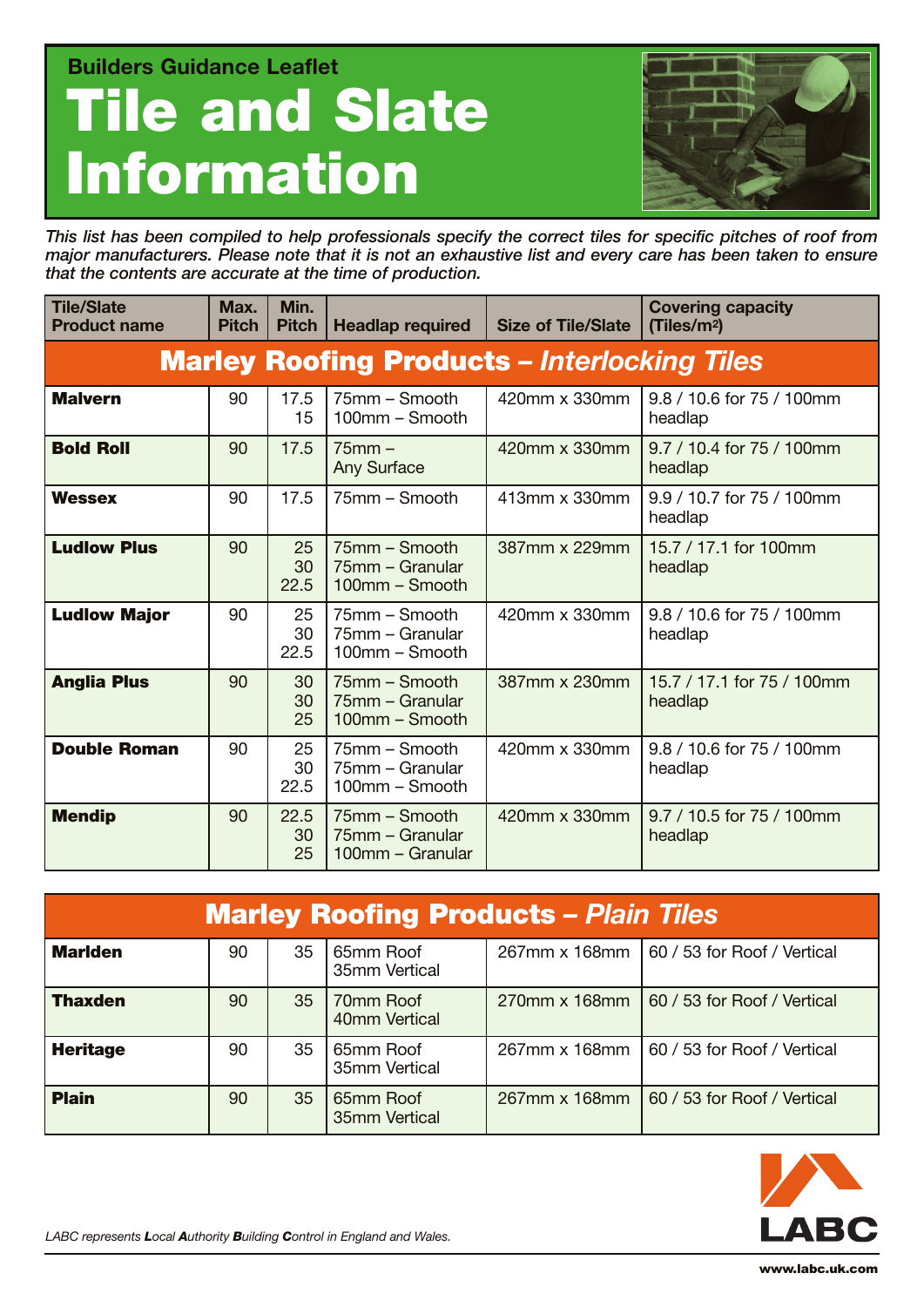| <b>Tile/Slate</b><br><b>Product name</b> | Max.<br><b>Pitch</b> | Min.<br><b>Pitch</b> | <b>Headlap required</b>            | <b>Size of Tile/Slate</b> | <b>Covering capacity</b><br>(Tiles/m <sup>2</sup> ) |  |  |
|------------------------------------------|----------------------|----------------------|------------------------------------|---------------------------|-----------------------------------------------------|--|--|
| <b>Marley Roofing Products - Slates</b>  |                      |                      |                                    |                           |                                                     |  |  |
| <b>Monarch</b>                           | 90                   | 22.5                 | 75mm                               | 325mm x 330mm             | 13.2 / 14.7 for 75 / 100mm<br>headlap               |  |  |
| <b>Marquess</b>                          | 90                   | 22.5                 | 75mm                               | 325mm x 330mm             | 13.2 / 14.7 for 75 / 100mm<br>headlap               |  |  |
| <b>Modern</b>                            | 90                   | 22.5<br>17.5         | 75mm – Smooth<br>100mm - Smooth    | 420mm x 330mm             | 9.9 / 10.7 for 75 / 100mm<br>headlap                |  |  |
| <b>Mock Bond</b><br>Modern               | 90                   | 22.5<br>17.5         | 75mm - Smooth<br>$100$ mm – Smooth | 420mm x 330mm             | 9.9 / 10.7 for 75 / 100mm<br>headlap                |  |  |
| <b>Clansman</b>                          | 90                   | 35                   | 70mm - Roof<br>40mm - Vertically   | 270 x 168/252/33          | Differing on Size                                   |  |  |

| <b>Redland Roofing Systems - Profile Range</b> |    |                            |                                                                         |               |                                       |  |
|------------------------------------------------|----|----------------------------|-------------------------------------------------------------------------|---------------|---------------------------------------|--|
| <b>Landmark</b><br><b>Double Pantile</b>       | 90 | 17.5<br>15                 | 75mm<br>100 <sub>mm</sub>                                               | 418mm 332mm   | 9.7 / 10.5 for 75 / 100mm<br>headlap  |  |
| <b>Grovebury</b>                               | 90 | 17.5<br>15<br>30<br>22.5   | 75mm - Smooth<br>100mm -- Smooth<br>75mm - Granular<br>100mm - Granular | 418mm 332mm   | 9.7 / 10.5 for 75 / 100mm<br>headlap  |  |
| <b>50 Double</b><br>Roman                      | 90 | 22.5<br>17.5<br>30<br>22.5 | 75mm – Smooth<br>100mm - Smooth<br>75mm - Granular<br>100mm - Granular  | 418mm x 330mm | 9.7 / 10.5 for 75 / 100mm<br>headlap  |  |
| <b>Regent</b>                                  | 90 | 17.5<br>12.5<br>30<br>22.5 | 75mm - Smooth<br>100mm - Smooth<br>75mm - Granular<br>100mm - Granular  | 418mm x 332mm | 9.7 / 10.5 for 75 / 100mm<br>headlap  |  |
| <b>Renown</b>                                  | 90 | 17.5<br>12.5<br>30<br>22.5 | 75mm - Smooth<br>100mm - Smooth<br>75mm - Granular<br>100mm - Granular  | 418mm x 332mm | 9.7 / 10.5 for 75 / 100mm<br>headlap  |  |
| <b>Norfolk Pantile</b>                         | 90 | 22.5<br>17.5               | 75 <sub>mm</sub><br><b>100mm</b>                                        | 381mm x 227mm | 16.3 / 17.8 for 75 / 100mm<br>headlap |  |
| <b>Redland 49</b>                              | 90 | 25<br>17.5<br>30<br>22.5   | 75mm - Smooth<br>100mm - Smooth<br>75mm - Granular<br>100mm - Granular  | 382mm x 226mm | 16.3 / 17.8 for 75 / 100mm<br>headlap |  |

LABC

Tables and data compiled by East Herts Technical Group.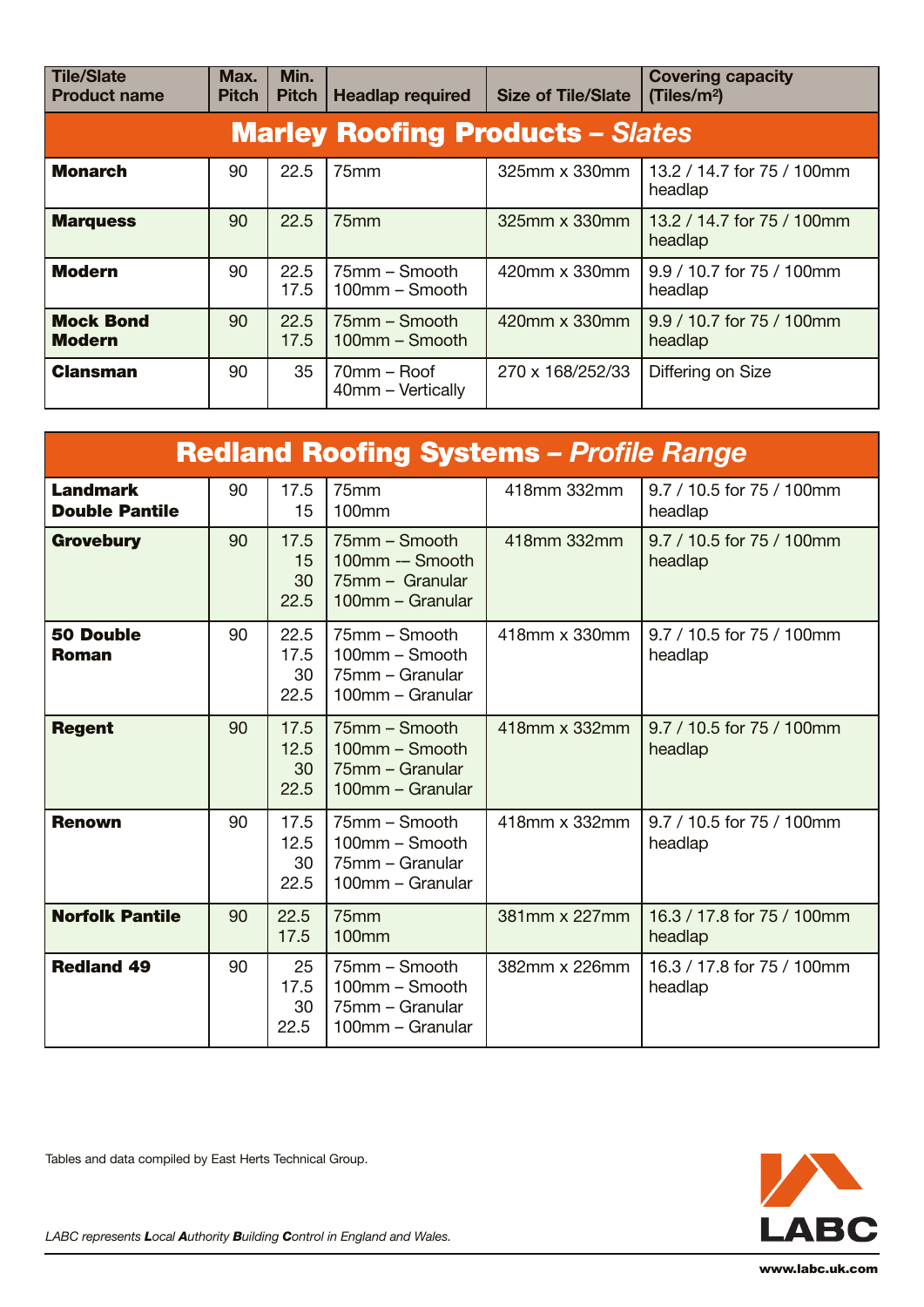| <b>Tile/Slate</b><br><b>Product name</b>     | Max.<br><b>Pitch</b> | Min.<br><b>Pitch</b> | <b>Headlap required</b>        | <b>Size of Tile/Slate</b> | <b>Covering capacity</b><br>(Tiles/m <sup>2</sup> ) |  |  |
|----------------------------------------------|----------------------|----------------------|--------------------------------|---------------------------|-----------------------------------------------------|--|--|
| <b>Redland Roofing Systems - Plain Tiles</b> |                      |                      |                                |                           |                                                     |  |  |
| <b>Rosemary</b>                              | 90                   | 35                   | 65mm – Roof<br>35mm - Vertical | 265mm x 165mm             | 60 / 52 for roof / vertical                         |  |  |
| <b>Heathland</b>                             | 90                   | 35                   | 65mm – Roof<br>35mm – Vertical | 265mm x 165mm             | 60 / 52 for roof / vertical                         |  |  |
| <b>Downland</b>                              | 90                   | 35                   | 65mm - Roof<br>35mm - Vertical | 265mm x 165mm             | 60 / 52 for roof / vertical                         |  |  |
| <b>Plain Tile</b>                            | 90                   | 35                   | 65mm - Roof<br>35mm - Vertical | 268mm x 165mm             | 60 / 52 for roof / vertical                         |  |  |
| <b>Ornamental Tiles</b>                      | 90                   | 40                   | N/A                            | Varying                   | Varying                                             |  |  |

| <b>Redland Roofing Systems - Slates</b> |    |              |                              |               |                                      |  |
|-----------------------------------------|----|--------------|------------------------------|---------------|--------------------------------------|--|
| <b>Cambrian</b>                         | 90 | 25<br>15     | 50 <sub>mm</sub><br>75mm     | 300mm x 336mm | 13.3 / 14.8 for 50 / 75mm<br>headlap |  |
| <b>Mini Stonewold</b>                   | 90 | 22.5<br>17.5 | 75 <sub>mm</sub><br>$100$ mm | 418mm 334mm   | 9.9 / 10.7 for 75 / 100mm<br>headlap |  |
| Saxon                                   | 90 | 25 l         | 112 $mm$ min./<br>159mm max. | 412mm x 332mm | 11.1                                 |  |
| <b>Landmark Slate</b>                   | 90 | 22.51        | 112mm min./<br>159mm max.    | 412mm x 334mm | 11.1                                 |  |
| <b>Richmond</b>                         | 90 | 22.5         | 112mm min. $/$<br>159mm max. | 412mm x 332mm | 11.1                                 |  |
| <b>Stonewold II</b>                     | 44 | 17.5         | 75mm min./<br>125mm max.     | 430mm x 380mm | 8.2                                  |  |

| <b>Other Roofing Products</b>                                                                         |    |            |                              |               |                                                                                                |  |
|-------------------------------------------------------------------------------------------------------|----|------------|------------------------------|---------------|------------------------------------------------------------------------------------------------|--|
| Gemini (plain<br>interlocking)                                                                        | 70 | 22.5       | 95mm max./<br>80mm min.      | 330mm x 270mm | 17.5 / 19.0 for min./max.<br>headlap                                                           |  |
|                                                                                                       |    |            |                              |               | Also available are Double Cambered Gemini which can be used for pitches as low as 22.5° pitch. |  |
| <b>Minislate (slate)</b>                                                                              | 70 | 22.5       | 95mm max./<br>80mm min.      | 418mm 332mm   | 9.7 / 10.5 for 75 / 100mm<br>headlap                                                           |  |
| <b>Centurion</b><br>(interlocking tile)                                                               | 44 | 12.5       | $100$ mm                     | 230mm x 385mm | 17.5                                                                                           |  |
| Note: Centurian Interlocking Tiles can be used for 10° pitches, however, consult Forticrete first.    |    |            |                              |               |                                                                                                |  |
| V <sub>2</sub><br>(interlocking tile)                                                                 | 70 | 17.5       | 75 <sub>mm</sub>             | 430mm x 380mm | 16.1                                                                                           |  |
| For Hadrow Slates 'Duets', 'Solos' and 'Harmonies', See Forticrete Product information in BC Library. |    |            |                              |               |                                                                                                |  |
| Sandtoft 20/20<br>(Interlocking<br>plain tile)                                                        | 90 | 15<br>22.5 | $100$ mm<br>75 <sub>mm</sub> | 330mm x 226mm | 22.7<br>20.5                                                                                   |  |